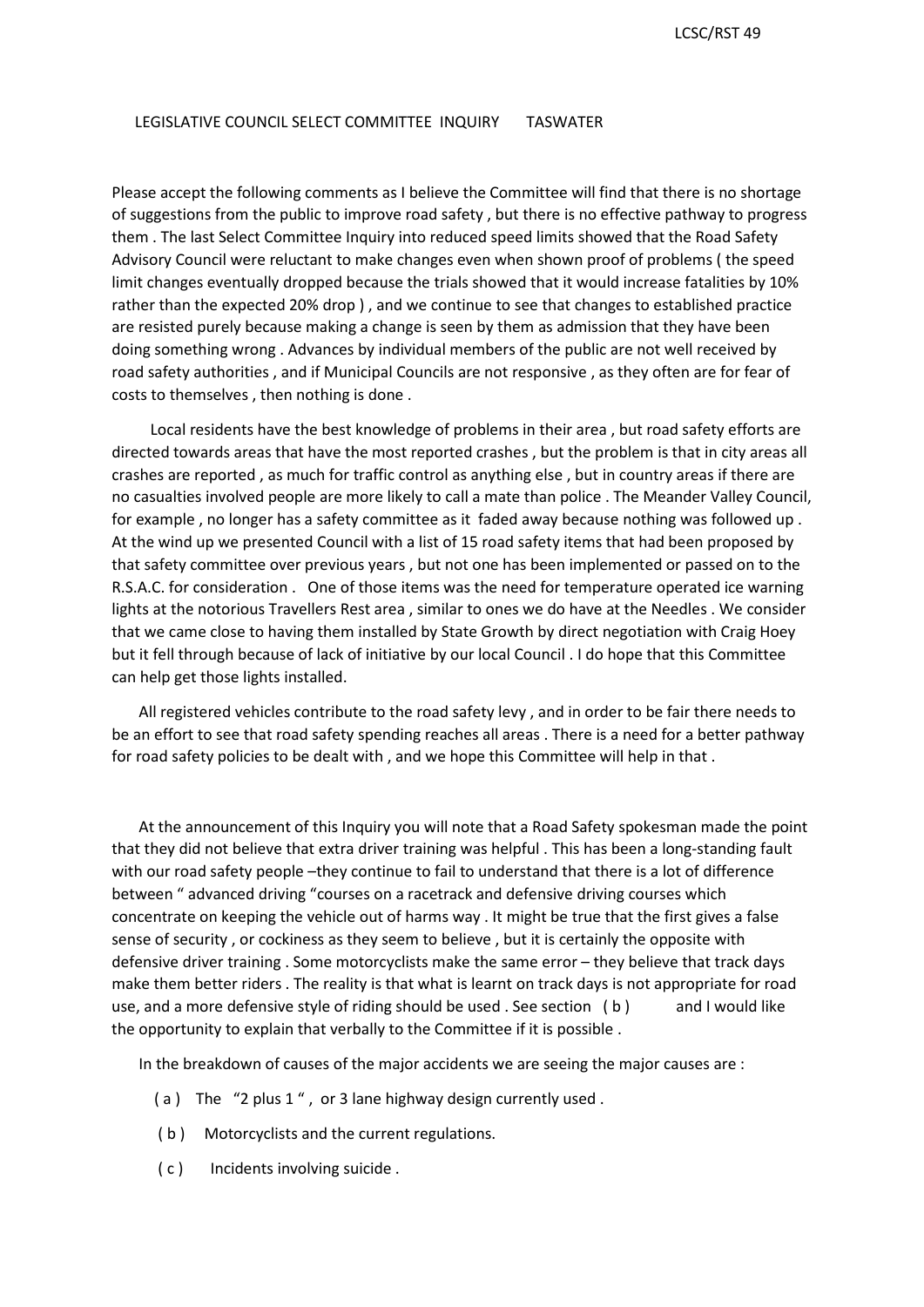that many of the most dangerous accidents have been caused by motorists being mistaken about the direction of the lane they are in . Recent examples of this in our area include one in which a underpass . It turned out to be the wrong underpass . In another case a vehicle slowed to exit left assumption that two lanes were in the same direction . I have personal experience of this when a vehicle pulled out alongside my truck , the trigger being he had seen the exit road from Deloraine and assumed that was a divided section . Even when a vehicle coming towards him flashed their culprit continued in the wrong lane without braking or swerving , obviously convinced in his own (a) The  $"2 + 1"$  method of highway construction has been a dangerous failure and it is clear driver , even though familiar with the road , remembered that a passing lane began just after an and the following vehicle , instead of slowing with it , pulled into the other lane in the apparent lights he took no action except flash his own lights .The other vehicle was forced off the road and the mind that he was in the correct lane .

 markings. Only 1 in 10 motorists would be aware that there is a colour code for the reflectors used in road markings . Red marks the left side , white are used to mark the centre line where they can be crossed to overtake , and yellow markers are used on the right side and should not be crossed . This is used in many countries , and some including N.Z.emphasise the fact by using yellow lines to mark much greater distance . Most of the recently upgraded highway follows the convention , showing that part of the workforce understand , but older sections do not and other roads have used what-It will be many years before the problem can be fixed by making the highway either 2 lanes or 4 lanes , but in the meantime the issue can be addressed ( at a very low cost ) with better road areas we would use double white lines . The change of colour of lines or reflectors are obvious at a ever reflector came to hand .

could find no reason why a car was in the wrong lane. I raised the issue with the Chair of the R.S.A.C. could find no reason why a car was in the wrong lane . I raised the issue with the Chair of the R.S.A.C.<br>at that time as that car had come through a recently upgraded section of the Midland Highway white reflectors were on the drivers left . In the following older section photos of the crash site action has been taken to alleviate the problem with markings , but State Growth did immediately This was raised many years ago in the aftermath of a high profile accident where the police where it travelled properly in the right hand or overtaking lane where the dotted white line and the showed that a vehicle travelling with the reflectors on the left would be in the wrong lane . No upgrade that section .

 Hwy 1 . Large white arrows to mark the lane directions should be installed on the road surface where there is an exit or merging lane . Consideration given to use of yellow where we use double or The types of markings that will help are first of all to give priority to correcting the reflectors on unbroken white lines , at least on Hwy 1 .

 view of them . The problem with having so many merging situations on 2+1 roads is that Tas has two different rules ; if there are dotted lines across the end of merging lanes the left lane gives way , but mainland convention that lanes merge 1 for 1 , where there is seldom a problem . In the aftermath of the previous Inquiry State Growth did take on board the need for arrows on the road surface to indicate merging lanes . The arrows they have used are not long enough – they need to extend from the left lane right into the right lane so that both lines of traffic have a clear if there are no dotted lines then the vehicle in front has right of way . Tas does not have the